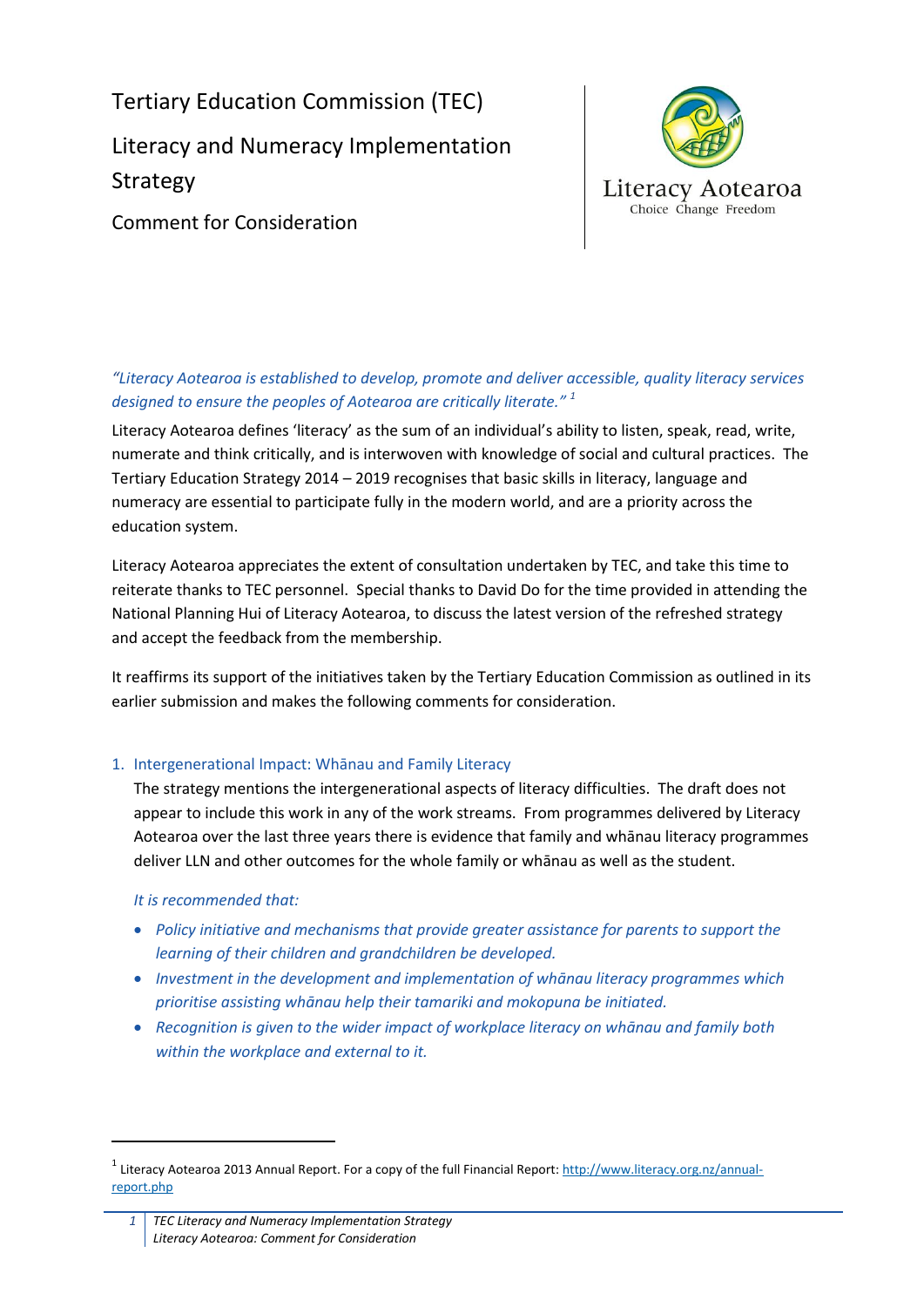#### 2. Outcomes of Success

TEC is to be congratulated on the recent developments for the Literacy and Numeracy for Adults Assessment Tool. The new items provide greater context and meaning for learners. Comments in the feedback documentation on the TEC website also emphasise that the use of the Assessment Tool should be part of a suite of mechanisms that show success and LLN outcomes.

The following are some examples of additional outcomes that students could report on:

- *Increased confidence to engage in workplace discussions.*
- *Increased ability to assist their children with their school work.*
- *Reading more frequently to children.*
- *Expressions of hopefulness about their future.*

### 3. Minimum Qualification Benchmarks

Literacy Aotearoa supports the recently announced decision that instead of a minimum qualification, providers will be required to show equivalent or other qualifications that match NCALNE (Voc).

*Literacy Aotearoa again recommends that consideration be given to NCALNE (Educator) being the minimum qualification benchmark.*

#### 4. Raising Awareness and Demand

Literacy Aotearoa would support a publicity campaign and would *recommend that research is carried out to identify potential demand for services, prior to the campaign.* This will ensure consideration is given to providing his will assist to ensure there be sufficient funding and resources to cater to potential new LLN learners.

### 5. Being Appropriate for Māori and Pasifika

Working with Māori and Pasifika involves addressing the value systems that focus on the individual as part of the wider kin collective. Effective teaching strategies which include strategies that are based on Māori and Pasifika cultural capital and pedagogy enable practitioners working with Māori and Pasifika group to better engage the learners, contextualising the programmes to meet the needs and aspirations of the learners.

The anticipated impact and effectiveness that the proposed approach will have relates to improved literacy and numeracy skills of Māori and Pasifika learners, and also lifelong skills that will support their families' engagement in educational activity and achievement. Research carried out by Literacy Aotearoa, in association with Te Wahanga, NZCER, shows that as more Maori and Pasifika learners experience success and positive experiences, their respective communities' value and preparedness to participate in continuing education is enhanced.

*It is recommended that the strategies and resources developed reflect a high content level that affirms Māori and Pacific nations' cultural identities and customs and pedagogical approach. It is vital that the importance of addressing the context within which the learner lives their lives is embedded into LLN practice*.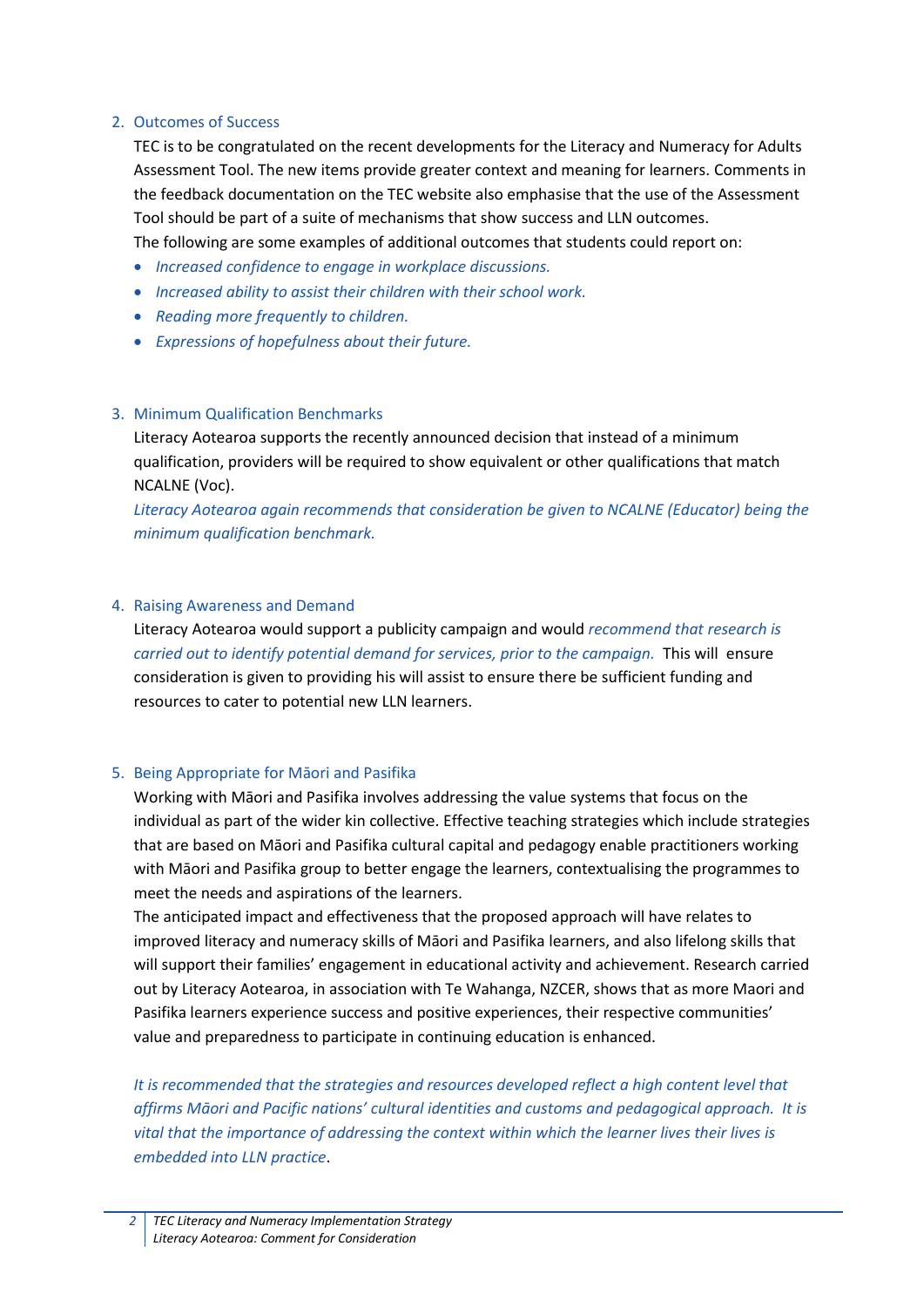#### 6. Achieving an Inclusive Society

TEC is responsible for funding tertiary education for funding in New Zealand, assisting our people to reach their full potential and contributing to the social and economic wellbeing of the country. The overall emphasis of the refreshed strategy is firmly on workplace and functional literacy. Whilst this is important the strategy also refers to having an inclusive society. To achieve an inclusive society, there is the need to provide programmes, resources and other opportunities for those people who are outside of the workforce and who, as adults, wish to gain foundation-level skills. Literacy Aotearoa works with over 8,000 literacy and numeracy learners with 60% of the students having low or no qualifications and 48% being beneficiaries and/or non-employed. Students come for a wide range of reasons, including to improve their communications and LLN skills at work. They also come to increase their opportunities for employment, cope with everyday LLN demands, and support their children and grandchildren with their homework. The following quotes are from students, identifying the reasons they sought assistance and the opportunities and changes they have experienced.

These quotes illustrate the value in investing in LLN programmes beyond the workplace. Literacy Aotearoa tutors and managers consistently seek greater flexibility in programme arrangements, often noting the value of previous funds such as the Foundation Learning funding. This fund enabled providers to submit programmes within formats and hours that they believed would best meet the specific needs of particular and potential students in their communities. They enabled innovation and greater responsiveness.

*It is recommended that the TEC invest in identifying outcomes within a wellbeing or a potentiality framework and that in doing so, TEC consider a wider range of LLN programmes to contribute to people reaching their full potential*.

#### Reasons for students joining Literacy Aotearoa

"My kids who inspired me to this to make sure they will have a future to look forward to. For this is my dream, all I need to do is to make it come true. I have done a lot of things in my life that I am not proud of but like everything else, I will leave all that in the past. Your past doesn't have to be your future, your future is how you make it."

*Rameka (Page 19, 2014 National Student Writing Event - Mahi Tahi: Partnership and Collaboration)*

# "...I have five children I wanted to do it for the kids." *Shelly (Page 24, 2014 National Student Writing Event - Mahi Tahi: Partnership and Collaboration)*

"When my grandson was three years old I tried to read a book to him and I could not read to him. He read the book to me, so I decided to get help to learn to read... At the age of 60 years I decided to get help to learn to read and write, so I went to Adult Learning Support Nelson." *Tini (Page 29, 2014 National Student Writing Event - Mahi Tahi: Partnership and Collaboration)*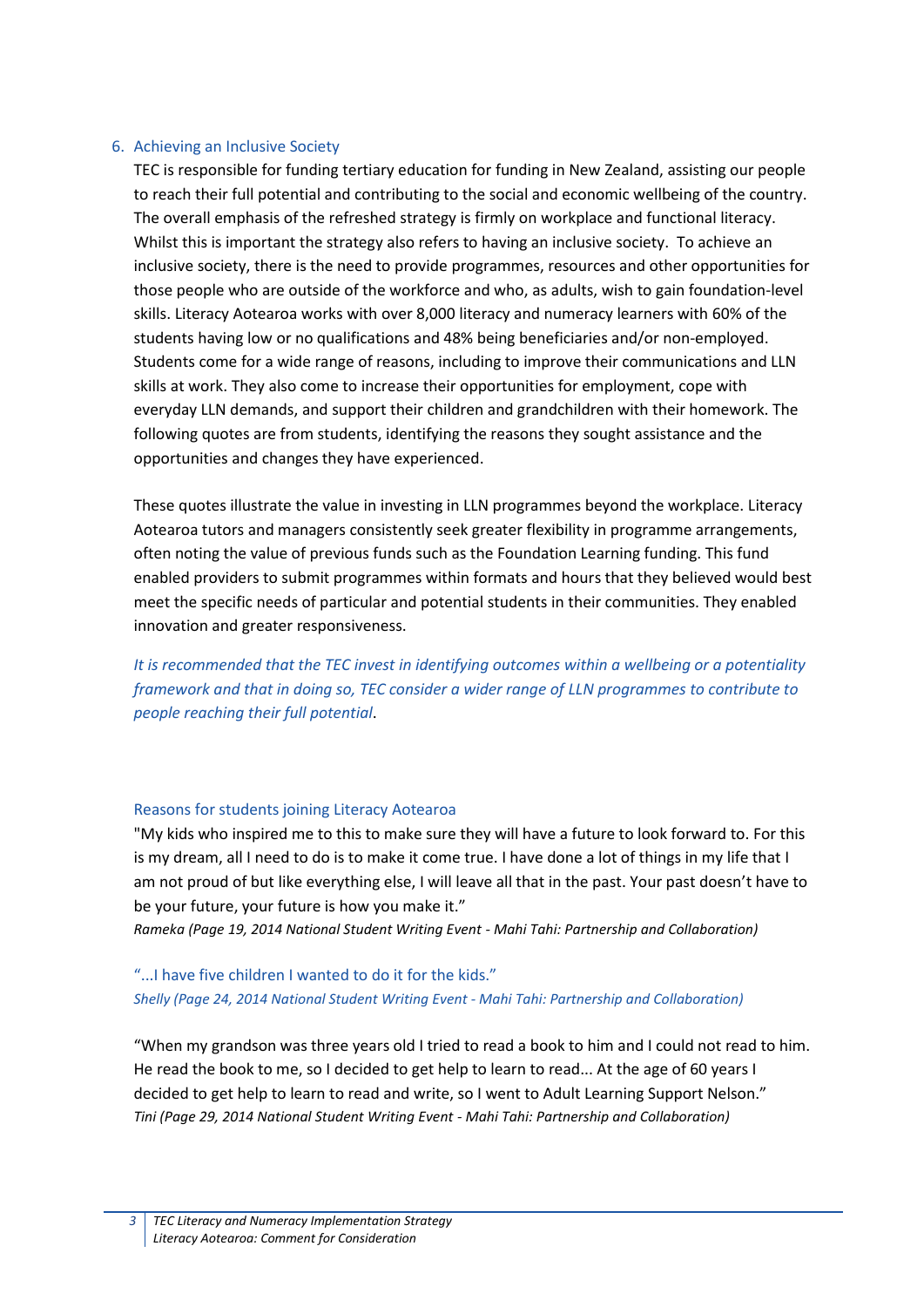"My story is about change. Drink and drugs were my religion. I was a drug dealer. I went to jail and it changed my life. I do not want my kids and moko to go to jail; it is not a good life." *Willie (Page 30, 2014 National Student Writing Event - Mahi Tahi: Partnership and Collaboration)*

### "My name is Carol, I am 60 years young. It is good to finally learn to read." *Carol (Page 8, 2011 National Student Writing Event - Te Ao Hurihuri: Changing Worlds, Changing Lives)*

"(my daughter) Jennifer still struggles but she knows enough to get herself through. She understand more of the importance of knowing how to read and write through watching me struggle." "You gotta think about where you want to go further down the track. If you can't read and write it really restricts what you can do in life."

*Donna (Page 14, 2011 National Student Writing Event - Te Ao Hurihuri: Changing Worlds, Changing Lives)*

"So now the journey is the same but we are now playing a different role. We are now the provider and protector. It's a hard position to be in, but it comes with rewards. It also challenges us to better ourselves so we can better our families, especially our kids." *Rick (Page 24, 2011 National Student Writing Event - Te Ao Hurihuri: Changing Worlds, Changing Lives)*

"About thirty years ago the New Zealand Educational system just left me behind. I really found school hard going. I struggled but no one cared. There are still so many children in our school today that still struggle like I did. People assume that because I have EYES I can read. So if you have EARS can you hear???"

*Julie (Student, Invercargill)*

#### The Opportunities Literacy Provision has Enabled Students to Experience

"Literacy has changed my life; I am now able to speak to small groups and run staff meetings. I feel valued and am able to share ideas with my colleagues. It has enabled me to find direction. I now understand the value of learning and feel stronger. I am excited about bettering myself. I am currently doing a Divisional Theory Career Force course which I wouldn't have attempted previously."

*Brenda (Page 12, 2012 National Student Writing Event - Kaupapa: Walk the Talk)*

### "Thank you for getting through to me, that my independence and confidence is in arms reach of me."

*Emil (Page 15, 2012 National Student Writing Event - Kaupapa: Walk the Talk)*

"I am currently doing an Open Polytechnic Foundation Course and have realised I can do anything if I put my mind to it."

*Imogen (Page 19, 2012 National Student Writing Event - Kaupapa: Walk the Talk)*

"I couldn't be more happy to go home at the end of year to tell my grandparents I am successful in knowing myself, and have found value in learning as well as better understanding for literacy." *Josie (Page 20, 2012 National Student Writing Event - Kaupapa: Walk the Talk)*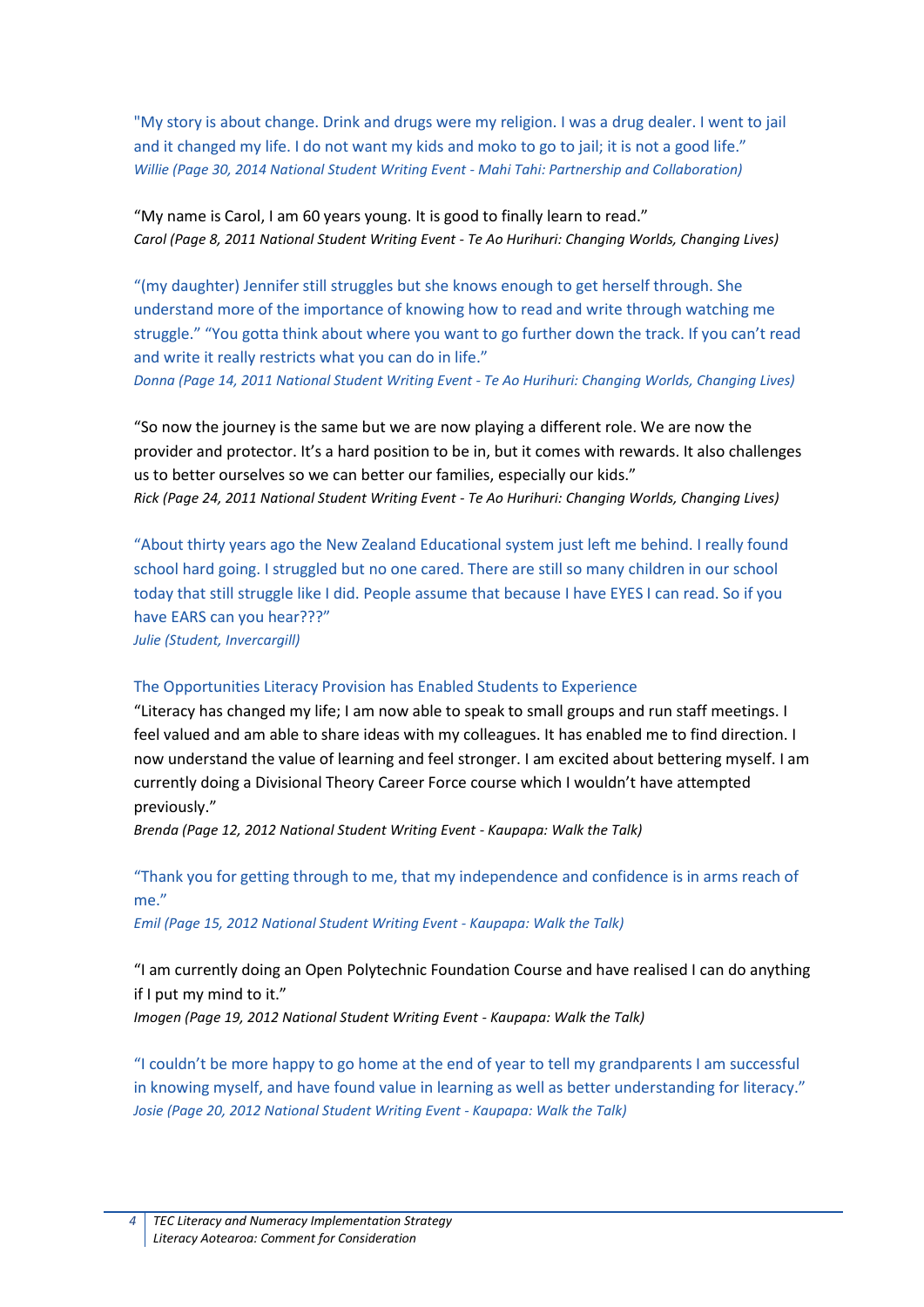"Being able to read, write, spell and comprehend better has certainly contributed to improving my self-confidence and self-image. It has given to me the courage to try new things and if I want something, not to give up."

*Pat (Page 25, 2012 National Student Writing Event - Kaupapa: Walk the Talk)*

"After a year and a half I feel like a sponge and just want to soak up heaps of knowledge, I feel a sense of belonging and I don't feel belittled any more. I am now full on with the community as well as training to be a one-on-one counsellor. I'm the best person I have ever been in life and am loving this injection of success."

*Petrina (Page 26, 2012 National Student Writing Event - Kaupapa: Walk the Talk)*

"I now know the values of words and the power they contain. They are no longer marks on paper but like my treasure to read, embrace, to share. They are the treasure of legacy for me, for my whānau and my mokopuna."

*Takirau (Page 30, 2012 National Student Writing Event - Kaupapa: Walk the Talk)*

# Full Articles Demonstrating the Change Experienced by LLN Learners

### *Please*

by Andrew (Page 6, 2011 National Student Writing Event - Te Ao Hurihuri: Changing Worlds, Changing Lives; Demonstrating practical outcomes from improved literacy skills).

### To Whom It May Concern,

Please can you not fine me \$200.00? My registration was due on the 3rd June 2011 and I got a fine for being 20 days overdue. Yes I was 20 days without licensing my motor vehicle, but my financial situation is below the bread-line as I am on Sickness Benefit.

I will buy a three month Motor Vehicle Registration on the 5th July 2011.

Please do not fine me \$200.00. This is a huge amount of money to pay out of my benefit in one hit. I am very sorry I wasn't able to buy a Motor Vehicle Registration on time.

Yours sincerely,

Andrew

# *Dad*

by Joseph (Page 20, 2011 National Student Writing Event - Te Ao Hurihuri: Changing Worlds, Changing Lives; Demonstrating changes with young adults and much more).

### Dear Dad

How are you doing? I hope you are good and keeping fit. I hope you are keeping out of trouble so that you can get out of there soon and we will be able to see you all day every day. Anyway, everyone at home, Uncle, Shannon, William, Forli and I are all doing well. I am going to Te Roroa Learning Place. It's 'mean' Dad! I am learning to read and write. I am making a change in my life. I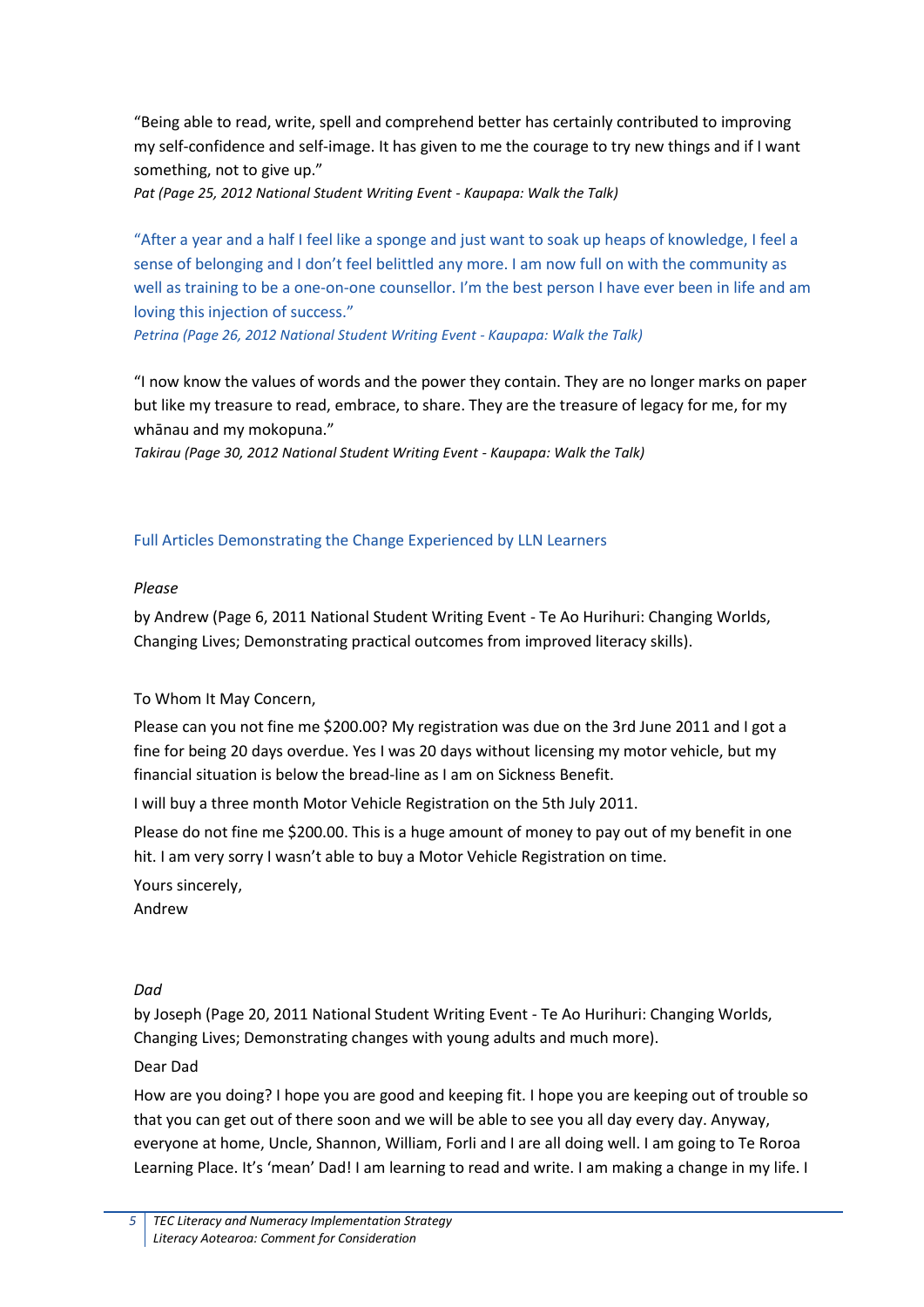got out of the gangs and am making a change. Anyway, Uncle and I have cleared the beach road. When they cut the trees down they made the road rugged, we have almost cleared it and reached the bottom.

Aunty is keeping William busy, got him going to the wharepaku. He is doing good. As for Forli, she is doing good at high school. She makes me mad sometimes, but kei te pai.

Dad we are waiting for you to get out of that hellhole. I am missing you heaps. At our place, Uncle Wilson, Black, Tarn, Bev and Aunty Ngaire have made the place look like home. They have a vegetable garden at the back and made one out front of the house. We now have curtains in every room. Dad, the house is full of stuff. The shed's full as well, but the house looks 'mean'. Dad you will love it when you get out. Well Dad, that's all I got to say. The family loves you Dad. It's going to be fun when you come back and look after us again.

I love you Dad. Okay I'll see you soon.

Arohanui, your loving son Joseph.

#### *In My Future I Do Childcare*

by Outa-Mei (Page 24, 2012 National Student Writing Event - Kaupapa: Walk the Talk; Demonstrating changes with a WINZ-assisted client)

I lost my job about a year ago and I started to lose confidence in myself as jobs were hard to find. I wanted to improve my spelling and reading. I have trouble with it. I had trouble all my life because I got picked on at school and I didn't like going to school. because I was behind the rest of class. I needed help with things.

One of my friends told me about Literacy Aotearoa and suggested that they might be able to help me. With great anticipation I enrolled at Literacy Aotearoa. I started in a class of eight people learning basic literacy skills. It wasn't too long before I progressed to the Open Polytechnic course. As first I struggled with the course but with help and great support from the tutors and staff at Adult Literacy, friends and family, I have completed most of the course.

I have learnt a lot about myself and my learning ability. This course has given me more confidence in myself and will hopefully open up opportunity in the future. In my future I want to start to do childcare because I like kids. I want to believe in myself that I can do it.

What I have done so far is what I believe to be the kaupapa of this hui, Walk the Talk, to achieve my goals.

### *A World From Far Away - My Story*

by Tina (Page 27, 2014 National Student Writing Event - Mahi Tahi: Partnership and Collaboration; Demonstrating changes after negative school experiences)

My past, and meeting people from place to place and not really seeing them, was really hard. Going to different schools was challenging. Being teased and bullied, and too scared to speak up was hard. I was suffering in silence.